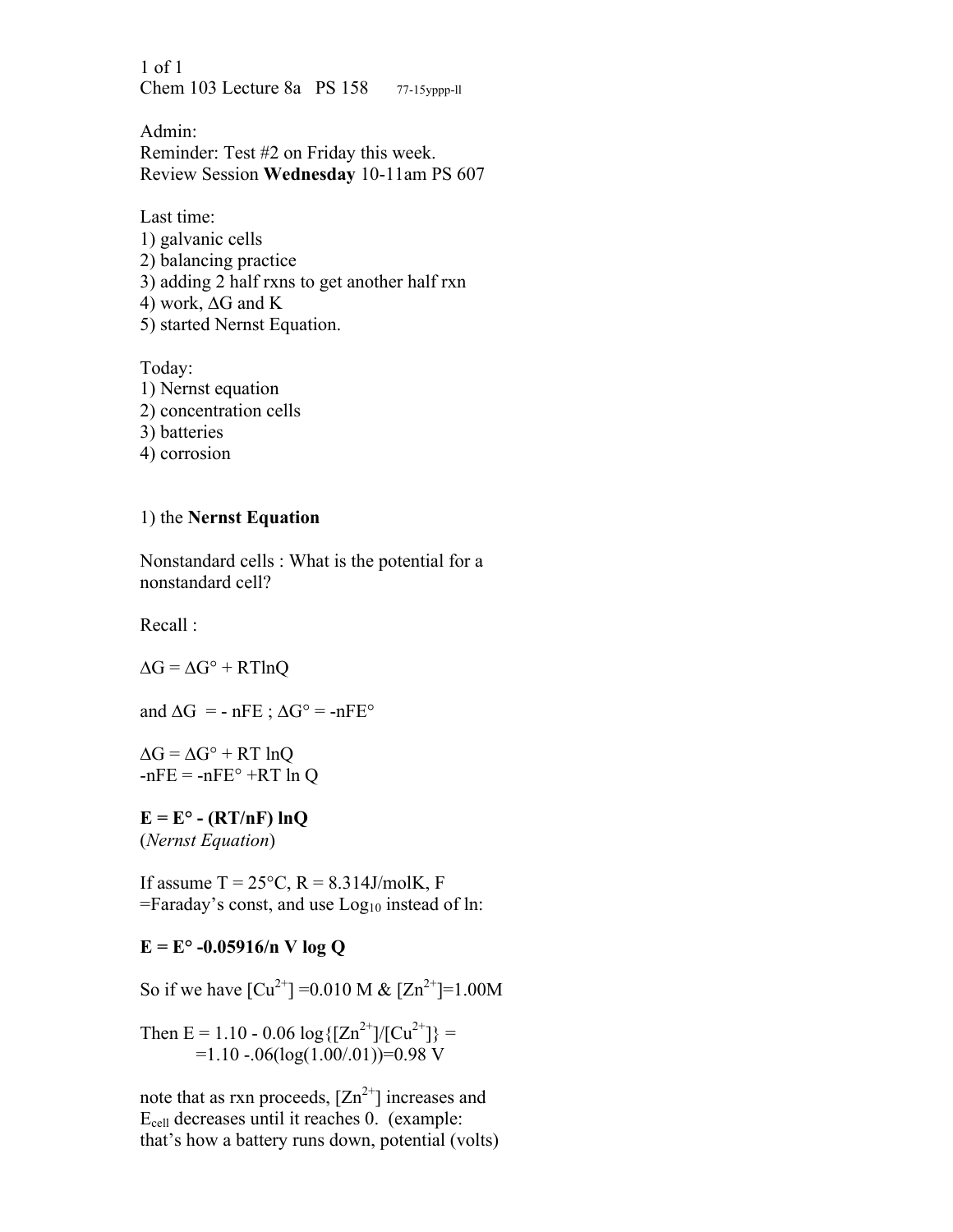2 of 2 drops it gets used up)

Flow of electrons measured as current, (in Amperes, A). It can do work – such running a motor…

# **Practice:**

Say that a Cu-Zn cell has a potential of 1.10 V. A Cu-Pb cell has a potential of 0.46 V. What is the potential of a Zn-Pb cell? Prove it by deriving the E°.

## **Concentration cells**

Consider a galvanic cell with Cu half cells on both sides. Consider the left side being 1.00 M and the right  $0.001M Cu^{2+}$ .

Draw the cell.

Draw the line diagram.

High conc side (i):  $Cu^{2+} + 2e \rightarrow Cu(s)$ reduction,  $(+)$ , cathode Low conc side (ii): Cu  $\rightarrow$  Cu<sup>2+</sup>+2e<sup>-</sup> Oxidation (-) ,anode

What is the potential?  $E_{cell} = E_{cath} - E_{anode} = E^{\circ} - 0.06/2 \log(1/[Cu^{2+}])$ <sub>i</sub> - E<sup>o</sup>-.06/2  $\log(1/[Cu^{2+}])$ <sub>ii</sub>  $= 0 + .03\log{\left[{\rm Cu}^{2+}\right]_i}/{\rm [Cu}^{2+}\right]_i} = .03\log(.1/.001)$  $= +0.06$  V=+60 mV.

Note how concentration of one half cell can be monitored by means of measuring the voltage. The other half cell can be "fixed" and be the reference. Potentiometry.

How useful is it?

A potentiometer like pH meter.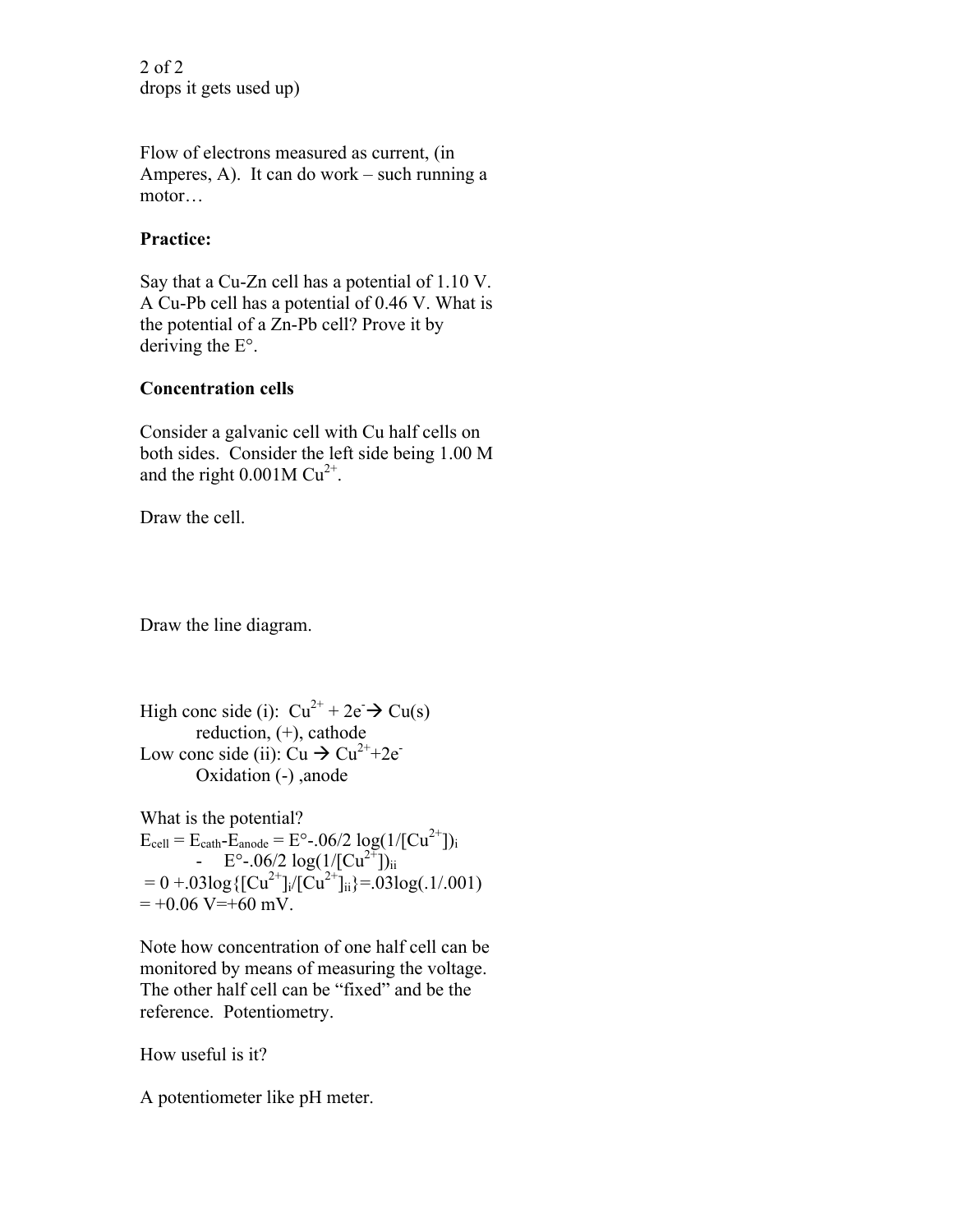Applications of galvanic cells for doing work:

### **Batteries**:

Useful for: flash lights, portable computers, cell phones, ipods, ..electric cars!

**Primary batteries:** \*can't be reversed

a) dry cell battery: anode (ox):  $Zn \rightarrow Zn^{2+} + 2e^{-}$ 

cathode (red):  $2NH^+_4 + 2e^- \rightarrow 2NH_3(g) + H_2(g)$ 

 $H_2$  removal:  $2MnO_2+H_2(g) \rightarrow Mn_2O_3(s)+H_2O(1)$ 

carbon rod electrode is used.

NH<sub>3</sub>: NH<sub>3</sub> +  $Zn^{2+}$  +2Cl<sup>-</sup> $\rightarrow$ Zn(NH<sub>3</sub>)<sub>2</sub>Cl<sub>2</sub>(s)

Disadvantage: poor shelf life, can't draw current too fast.

E vs time, potential drops…

b) Hg battery: (used in calculators, cameras, watches, heart pacemakers,hearing aids …

anode:  $Zn(s) + 2OH \rightarrow ZnO(s) + H_2O(l) + 2e^{-}$ 

cathode:  $HgO(s) + H_2O(l) + 2e^{-\frac{1}{2}}Hg(l) + 2OH^{-}$ 

net:

write the net rxn:

write the Nernst Equation

what is the  $E_{cell} = ?$